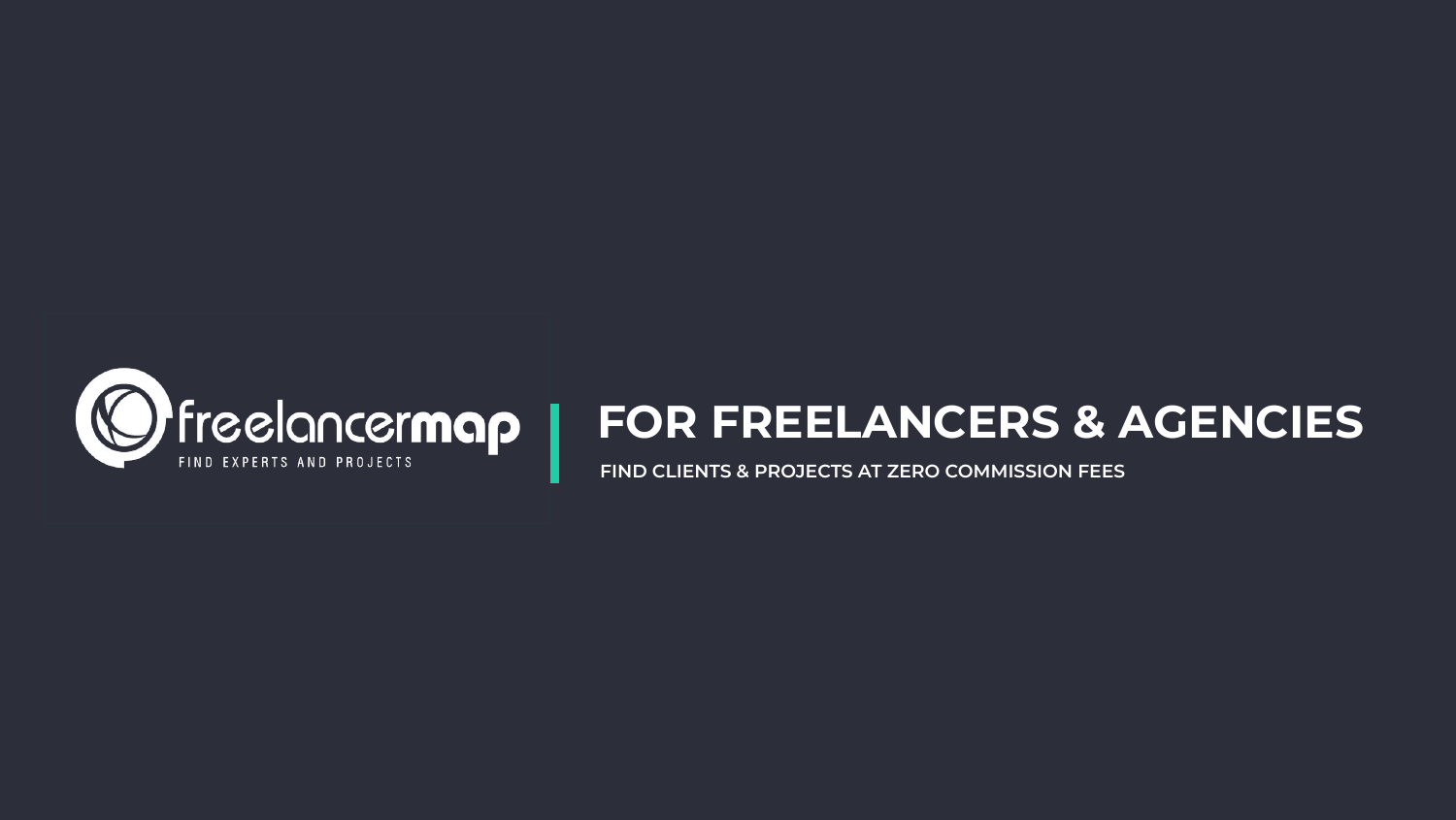# **freelancermap**

#### **WHAT IS IT?**

freelancermap is an open marketplace for freelancers, self-employed and agencies with over 200,000 users all over the world.

Find out how freelancermap can help your freelance business or service agency.



**FIND OUT MORE ON OUR FAQS &** 



Connect with top companies without limitations or fees.



## **Transparent and open**

To connect talented IT freelancers worldwide with clients looking to hire them.



## **Our vision**

Find suitable projects and discover new opportunities daily with our project alert.



## **New IT projects daily**

Let clients find you with your freelancer profile and increase your brand awareness.

## **Boost your visibility**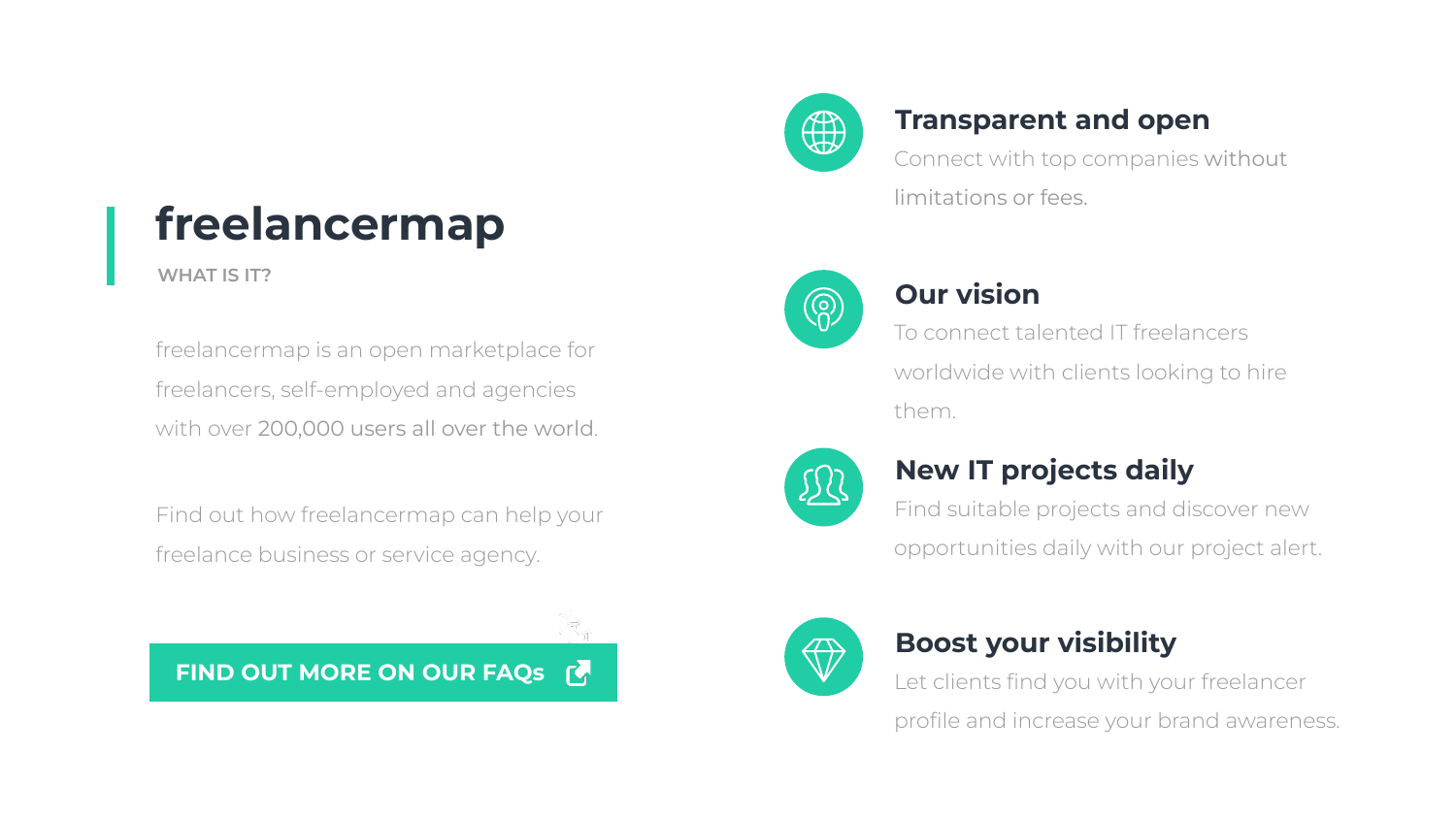freelancermap has been one of the **leading freelance platforms** in Germany for **over 15 years**. We've connected international talents and companies **since 2012**.

# **ABOUT US FOR FREELANCERS**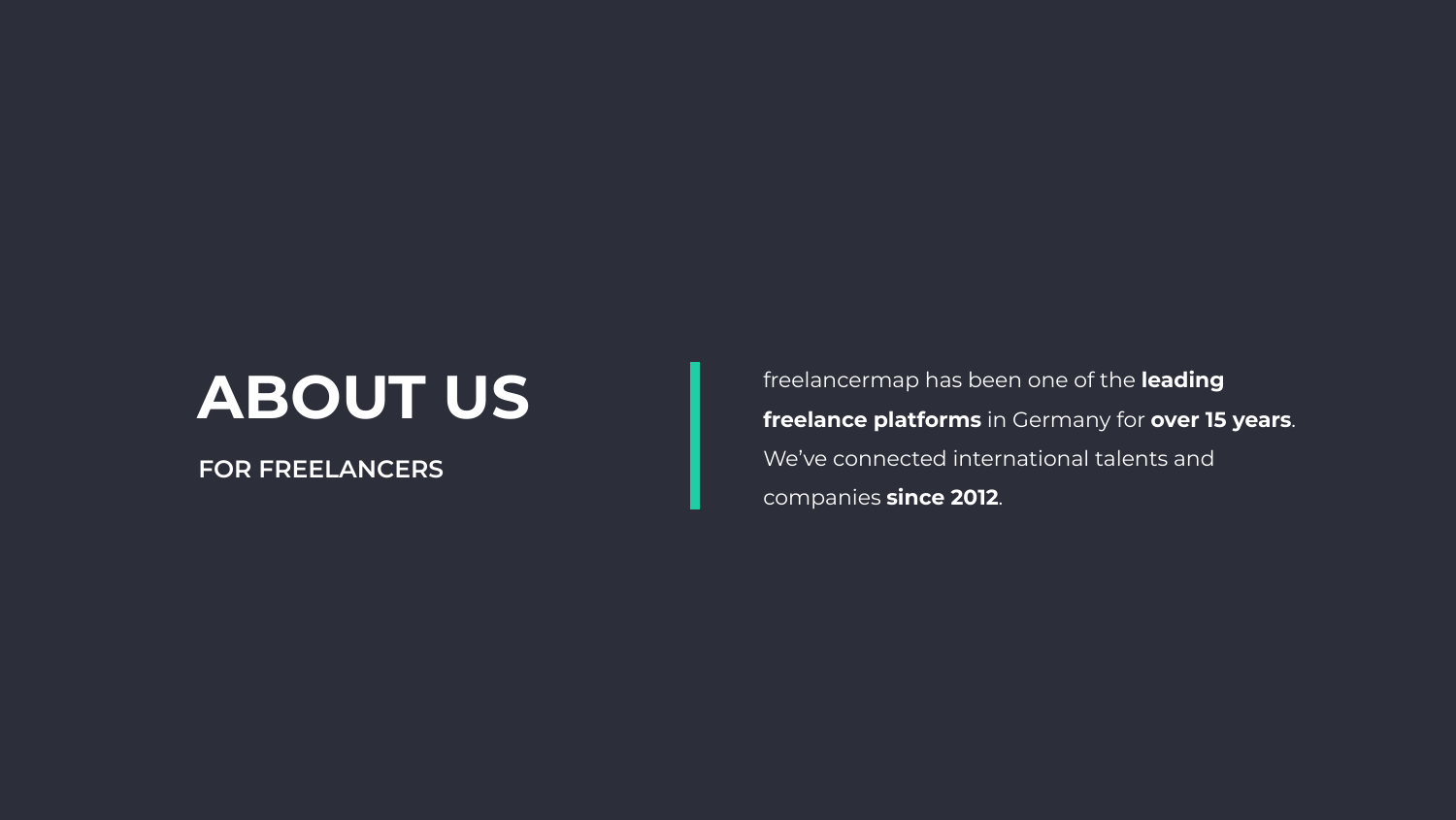A platform created to assist tech talent and independent workers find new challenges.

Attract the attention of clients and companies with your profile or directly apply to suitable opportunities.

- Over 4,000 new projects every week
- Free profile and project alert
- Zero commission fees
- Direct contact with clients

#### **Benefits for you**



# **+[4.000](https://www.freelancermap.com/it-projects.html?utm_source=info-ptt&utm_campaign=freelance-info-ppt&utm_content=job-board)**

**new projects every week on our job board** 

 $\circ$ 



 $5<sub>5</sub>$ 

 $\infty$ 

 $\sim$ 

 $C$ 

 $\sigma$ 

 $\sim$ 

 $\omega$ 

 $\mathcal{U}$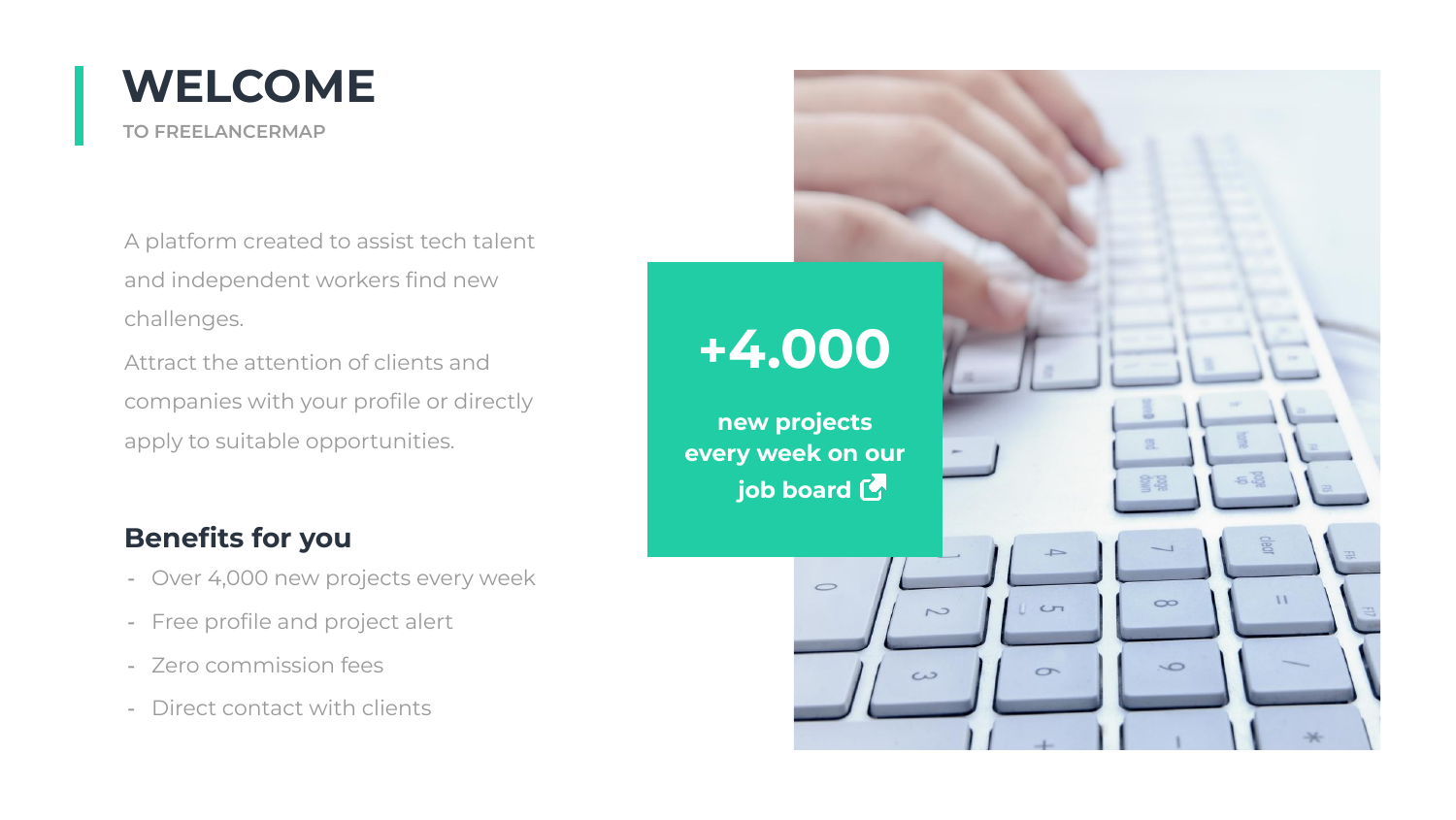**"ONLY 2% OF ALL FREELANCERS WANT TO SWITCH BACK TO PERMANENT EMPLOYMENT. 90% EXPECT A BETTER OR CONSTANT SITUATION IN TERMS OF PROJECTS. THE HOURLY RATE IN GERMANY GOES OVER €90. GLOBALLY, FREELANCERS ARE CHARGING BETWEEN \$60 - \$99: CLEAR SIGNS OF A POSITIVE DEVELOPMENT ON THE FREELANCER MARKET."**

**THOMAS MAAS | CEO freelancermap GmbH**

 **[DOWNLOAD OUR FREELANCER STUDY](https://www.freelancermap.com/market-study?utm_source=info-ptt&utm_campaign=freelance-info-ppt&utm_content=study)**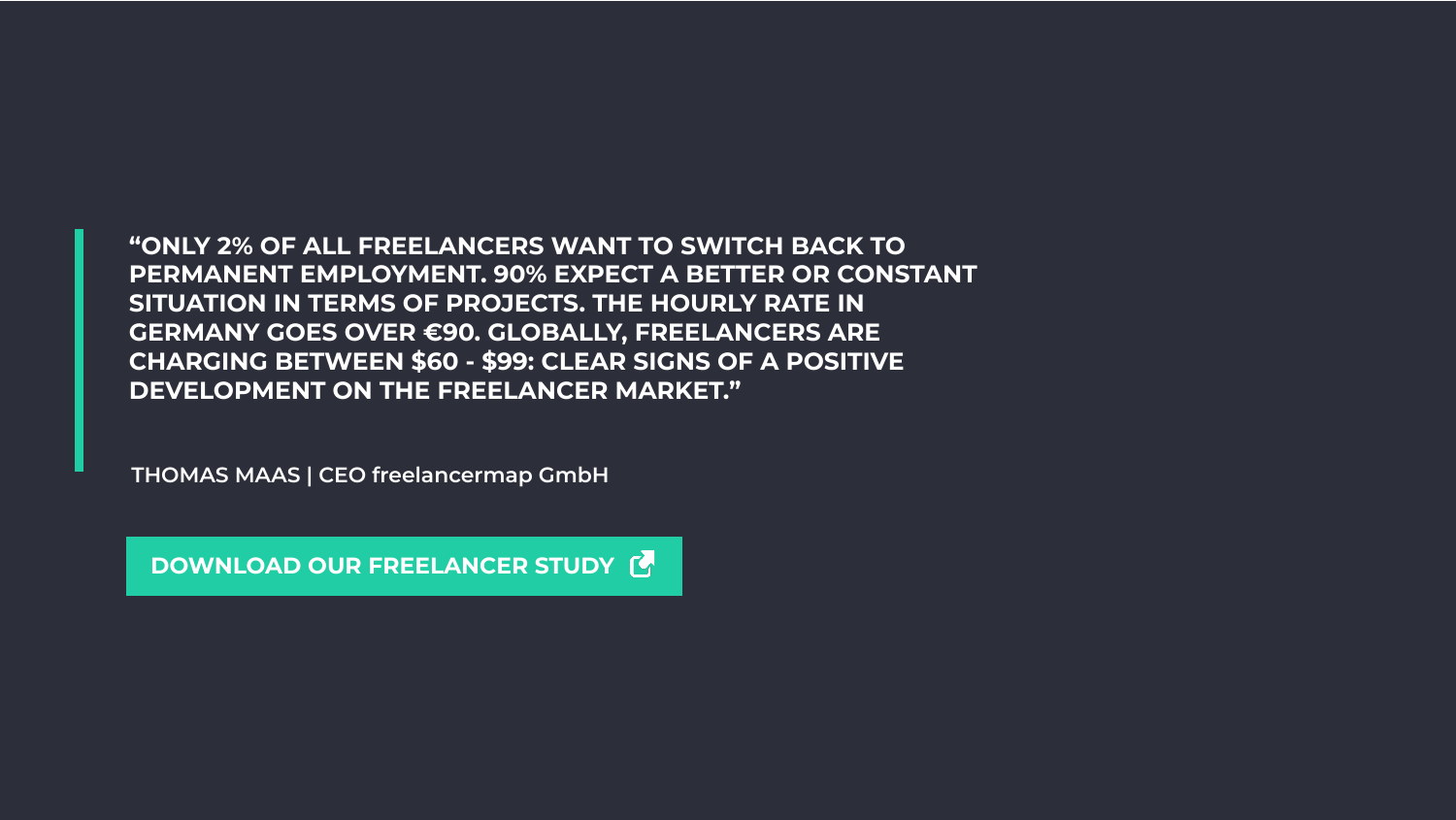**CREATE A PROFILE**



Start your freelance profile to apply for jobs or receive messages from clients.

Browse jobs online or set up a project alert to get notified about new openings by email.

Apply for projects and send proposals directly to clients and hiring managers.

**FIND PROJECTS APPLY GET SELECTED 1. 2. 3. 4.**



Did you find a client? Great! Discuss all terms directly with the client and get paid directly.

# **FIND YOUR NEXT PROJECT**

#### **WITH FREELANCERMAP**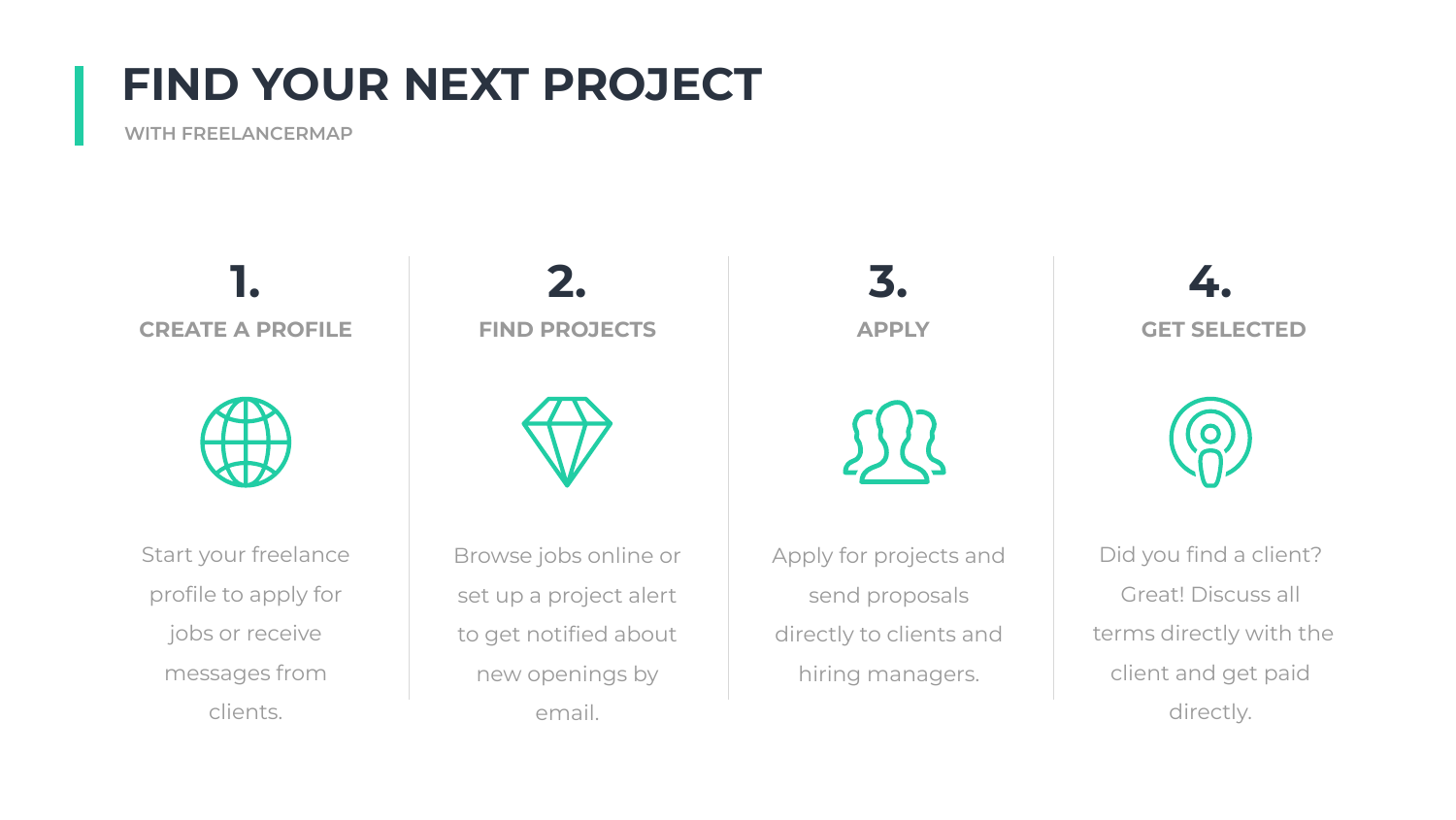- 1 x project alert available within the basic membership
- Unlimited alerts for premium members

### **Set up your project alert**

Enter your **preferred keywords, categories and/or locations** and get **notified by email** as soon as new projects are posted.

**Basic members** receive one alert gathering all new projects **once a day**. **Premium members** get a new email **immediately** after a new project has been posted.

Make sure you never miss a project again!

# **NEVER MISS AN OPPORTUNITY**

**WITH THE PROJECT ALERT** 

#### **TO PROJECT ALERT CO**

| $\blacksquare$ Telekom.de $\widehat{\mathcal{F}}$ | 15:23                                         | $\frac{1}{68\%}$ |
|---------------------------------------------------|-----------------------------------------------|------------------|
| €.                                                | freelancermap.com                             | Ċ,               |
|                                                   | Project alerts                                |                  |
|                                                   |                                               |                  |
|                                                   |                                               |                  |
|                                                   |                                               |                  |
|                                                   | Please choose a name for this project agent * |                  |
|                                                   |                                               |                  |
|                                                   |                                               |                  |
| My project agent                                  |                                               |                  |
|                                                   |                                               |                  |
| <b>Regions</b>                                    |                                               |                  |
|                                                   |                                               |                  |
| <b>Europe</b>                                     | Asia                                          |                  |
|                                                   |                                               |                  |
| <b>Africa</b>                                     | <b>America</b>                                |                  |
| <b>Oceania</b>                                    |                                               |                  |
|                                                   |                                               |                  |
|                                                   |                                               |                  |
|                                                   |                                               |                  |
|                                                   |                                               |                  |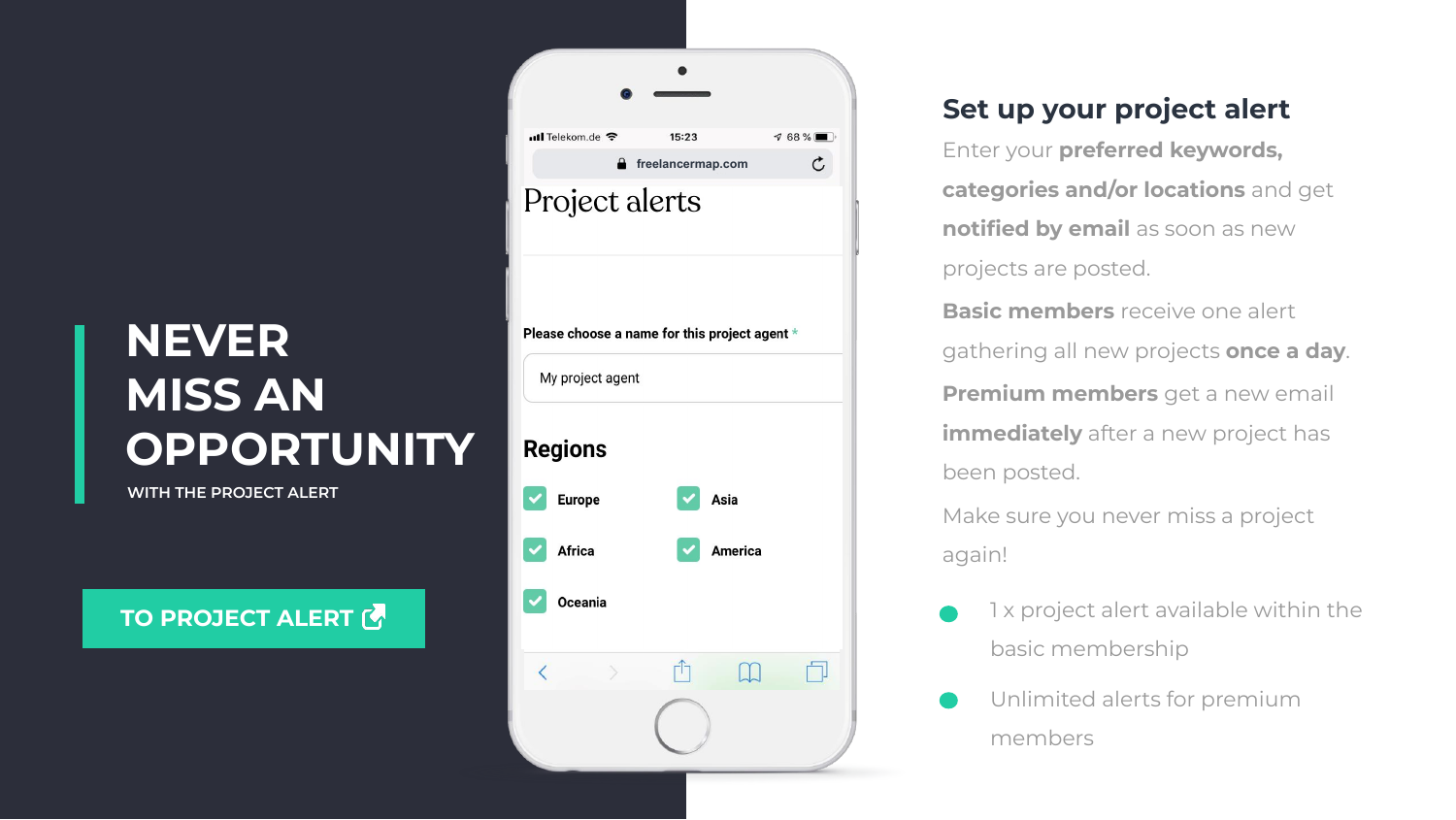We may be headquartered in Germany but with freelancermap, you'll be joining an IT community of over 200,000 members spread across +150 countries all over the world. Find interesting projects and work with clients based anywhere!

#### **Get connected internationally**

freelancermap does not take part in the payment process. Freelancers will discuss all terms with the client and get 100% of the rate they charge.



# For Freelancers & Consultants

Create your profile, apply for jobs and get connected with clients worldwide!

FIND YOUR NEXT PROJECT:

e.g. SAP, Java, Automotive

**Search now** 

#### What is freelancermap?



# **BECOME PART OF THE COMMUNITY**

**WORK ON YOUR DESIRED PROJECT**

#### **[SIGN UP FOR FREE NOW](https://www.freelancermap.com/registration?utm_source=info-ptt&utm_campaign=freelance-info-ppt&utm_content=signup) C**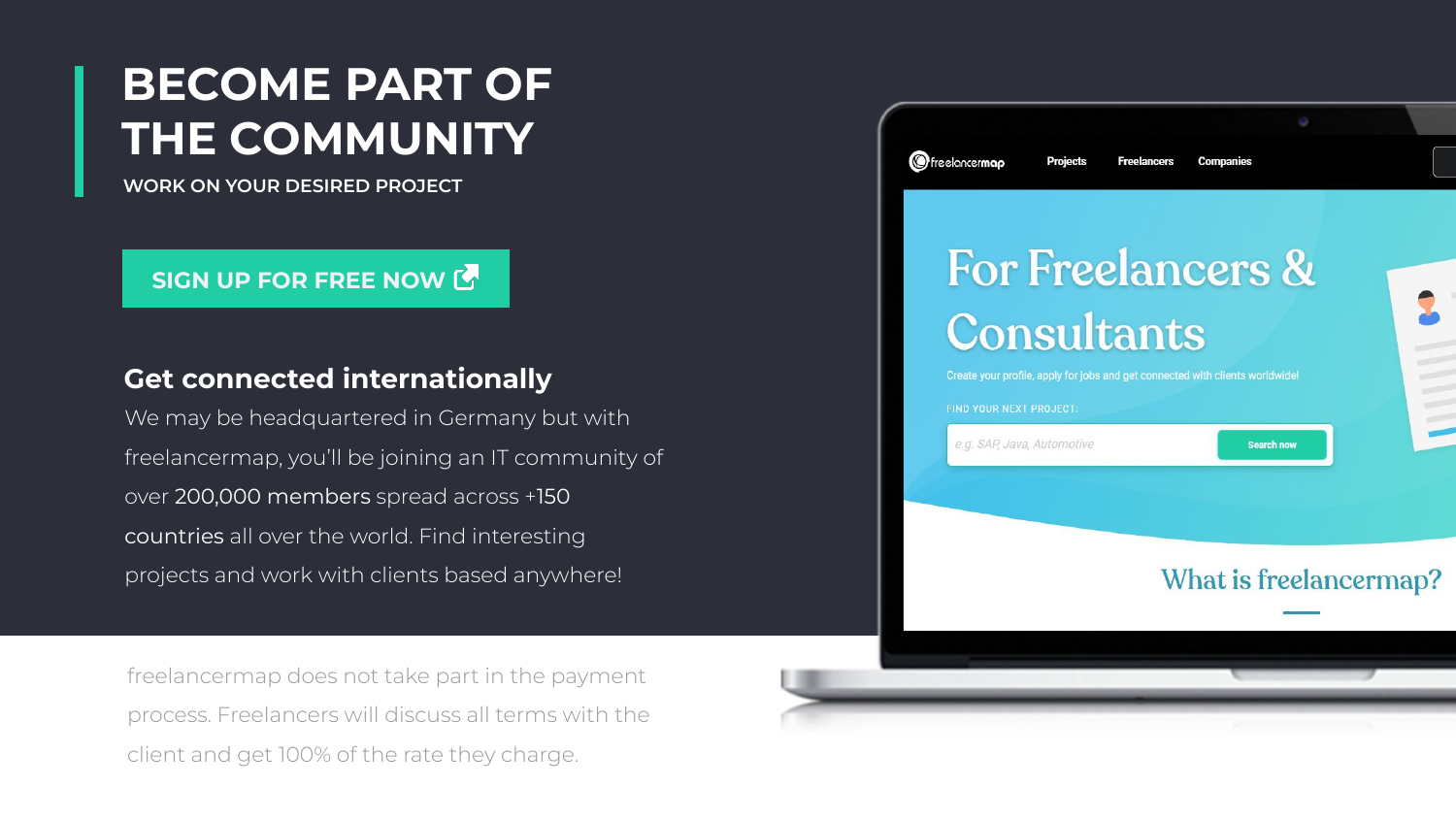# **OUR MEMBERSHIPS**

Would you like to give freelancermap a try? Then this is the membership for you! Our basic plan is guaranteed free of charge forever! **BASIC PREMIUM** 



#### **SELECT ACCORDING TO YOUR NEEDS**



Get your profile on top of our

rankings and unblock all

functionalities for your



account: Statistics, profile

pic, and more!

Are you an agency or an outsourcing company? Do you manage multiple IT profiles? Our business account is for you!

#### **BUSINESS**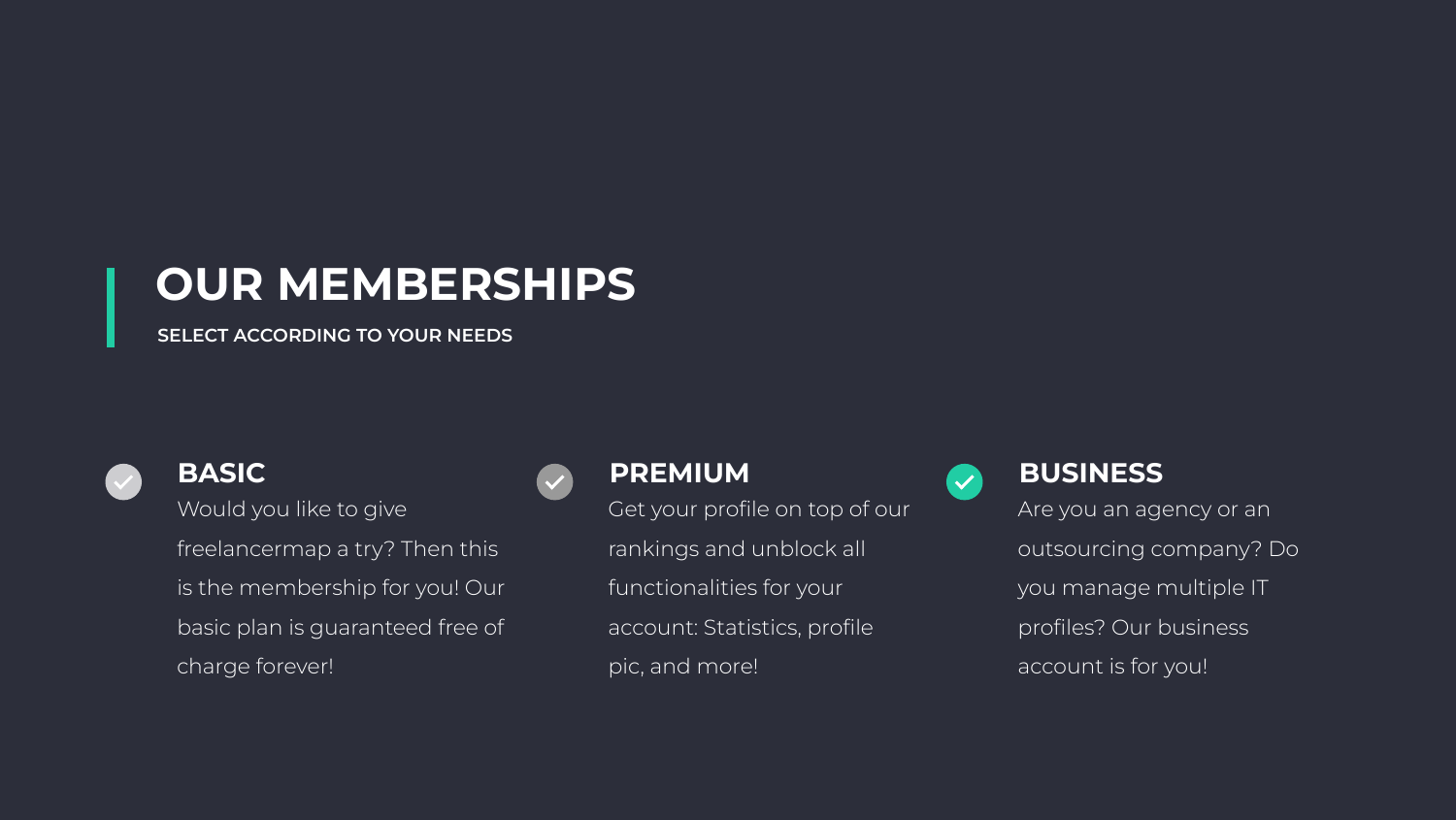# **OUR MEMBERSHIPS**

- 1 x freelancer profile
- Full access to all projects listed
- 15 x applications / month

#### **FOR FREELANCERS AND AGENCIES**

- Central profile management
- Company presentation
- Employee management

#### WOULD YOU LIKE TO GIVE FREE OF CHARGE TO GIVE THE THIS ISLANDS TO THE THIS ISLAND OF CHARGE FOR THE THIS ISLAND **BUSINESS**

- 1 x freelancer profile
- Improved profile and ranking
- Unlimited applications

**FREE (FOREVER)**



**\$104/month** or **\$852/year** 



**\$24/month** or **\$156/year** 

#### **[MEMBERSHIPS AND COSTS](https://www.freelancermap.com/prices.html?utm_source=info-ptt&utm_campaign=freelance-info-ppt&utm_content=prices) G**



#### **PREMIUM**

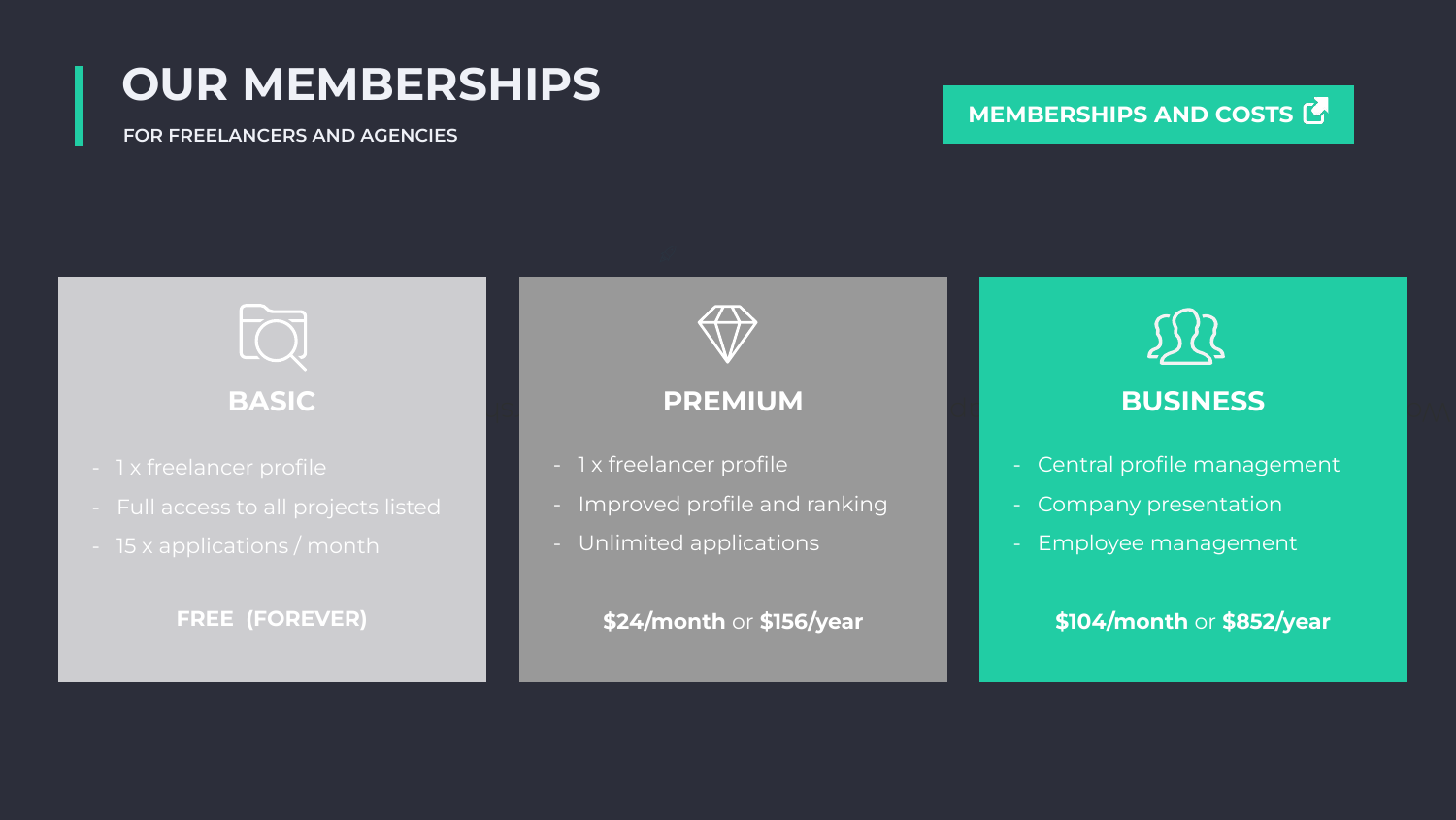Our business membership is specially created for you. Business developers will manage all team profiles from just one account.



# **FREELANCERMAP**

**FOR AGENCIES AND OUTSOURCING FIRMS**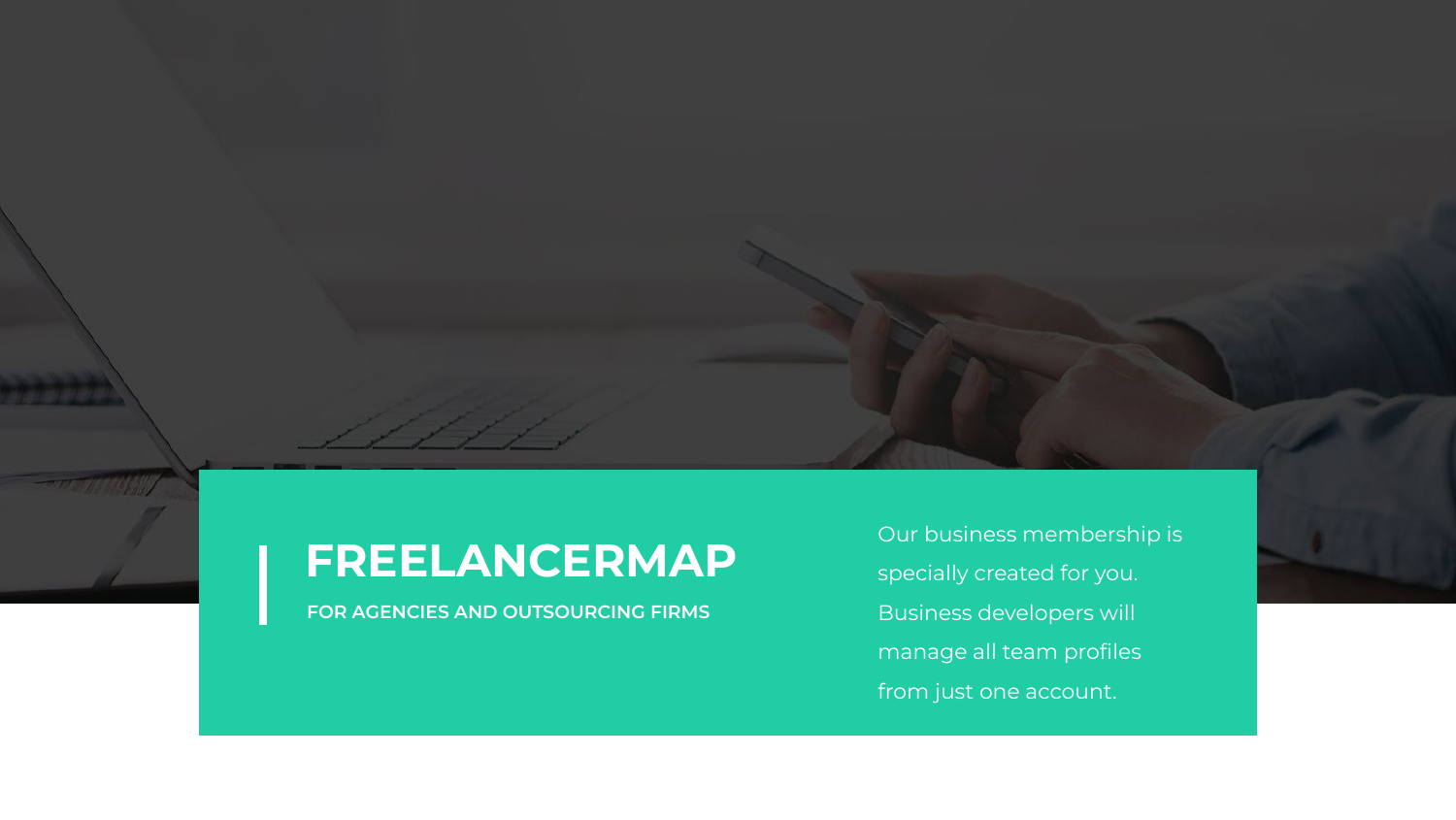# **OUR BUSINESS ACCOUNT FOR AGENCIES**

#### **FEATURES AND OPTIONS FOR YOU**

Book and publish profiles for your team members. Manage all of them by yourself or give access to other members on the team.

Does your business developer need access? Let them in! Manage your team efficiently to win new projects for the company.



Apply for projects with the matching expert profile from your team and introduce them to potential clients without limitations.

Discuss the project with the client and prepare to get started. From initial communication to completion, manage it all through freelancermap.

**SIGN UP FOR FREE NOW G** 



#### **APPLY TO UNLIMITED PROJECTS**